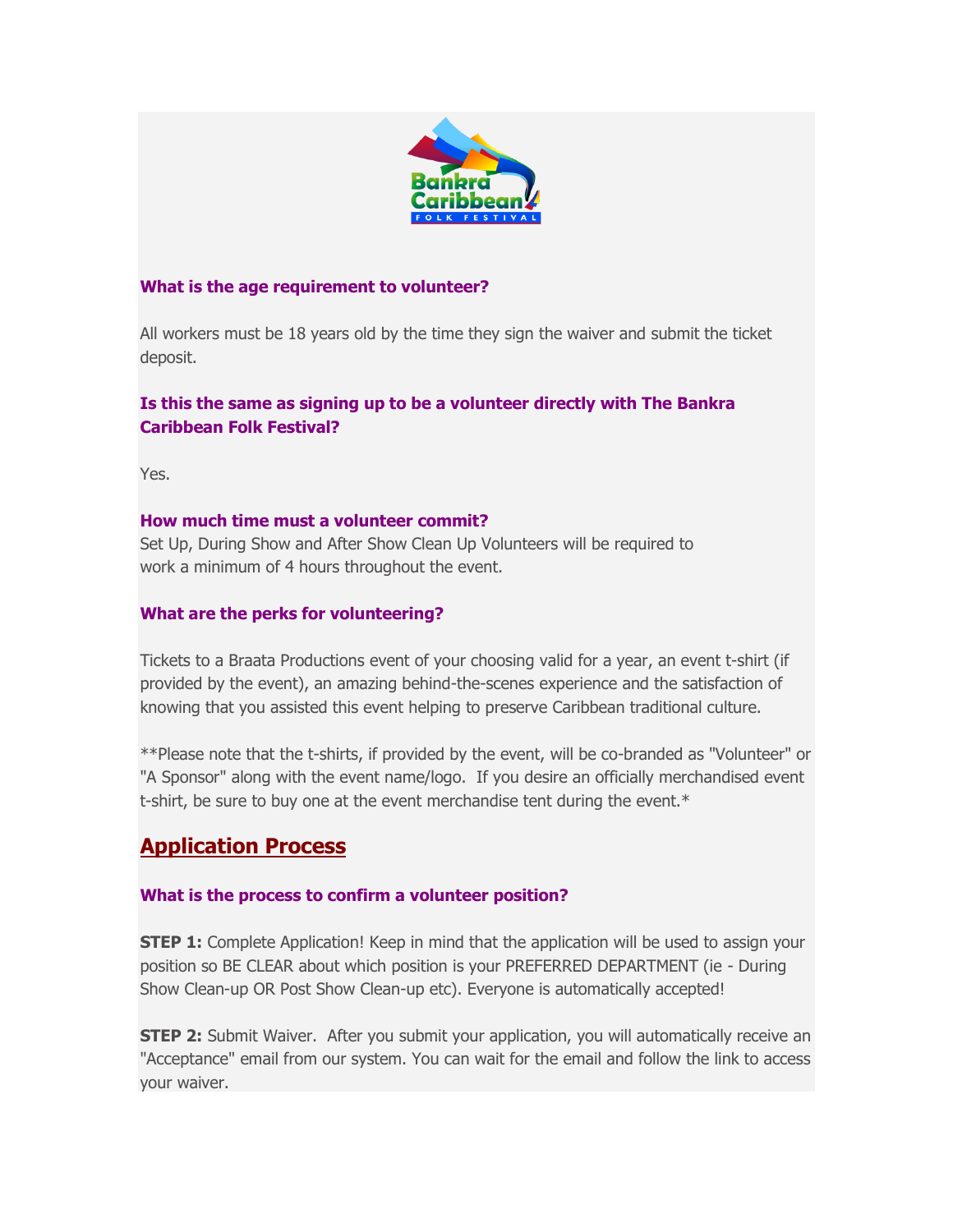### **Can the work position be canceled?**

## **PLEASE CANCEL AT LEAST 24 HOURS BEFORE THE EVENT SO WE CAN MAKE ALTERNATE ARRANGEMENTS**

## **ALL CANCELLATIONS MUST BE INITIATED BY THE VOLUNTEER VIA EMAIL OR PHONE CALL TO BRAATA PRODUCTIONS**

# **Work Schedules**

### **Can volunteers guarantee specific work departments?**

We cannot guarantee specific departments or schedules. However, we make every effort to place volunteers in their "preferred department" until those positions are filled.

As stated above, when a specific position has been filled (IE - Post Show Clean-up) we will post a news item on the top of the event page. All new registrations will then receive their second choice of Preferred Department.

### **When should I plan on signing in and arriving?**

Approximately one week prior to the event, we will email all volunteers with information on where to check-in.

## **I am a Post Show Volunteer, but my ride is not. Can they hang out and wait for me to complete my shifts?**

Yes that's fine

# **At the Event**

### **What is the volunteer arrival and check in process?**

Volunteer check-in information will be provided about a week prior to the event.

Volunteers will pick up their wristbands at Volunteer Check-in.

### **Is accommodation provided?**

No. Volunteers must provide their own lodging.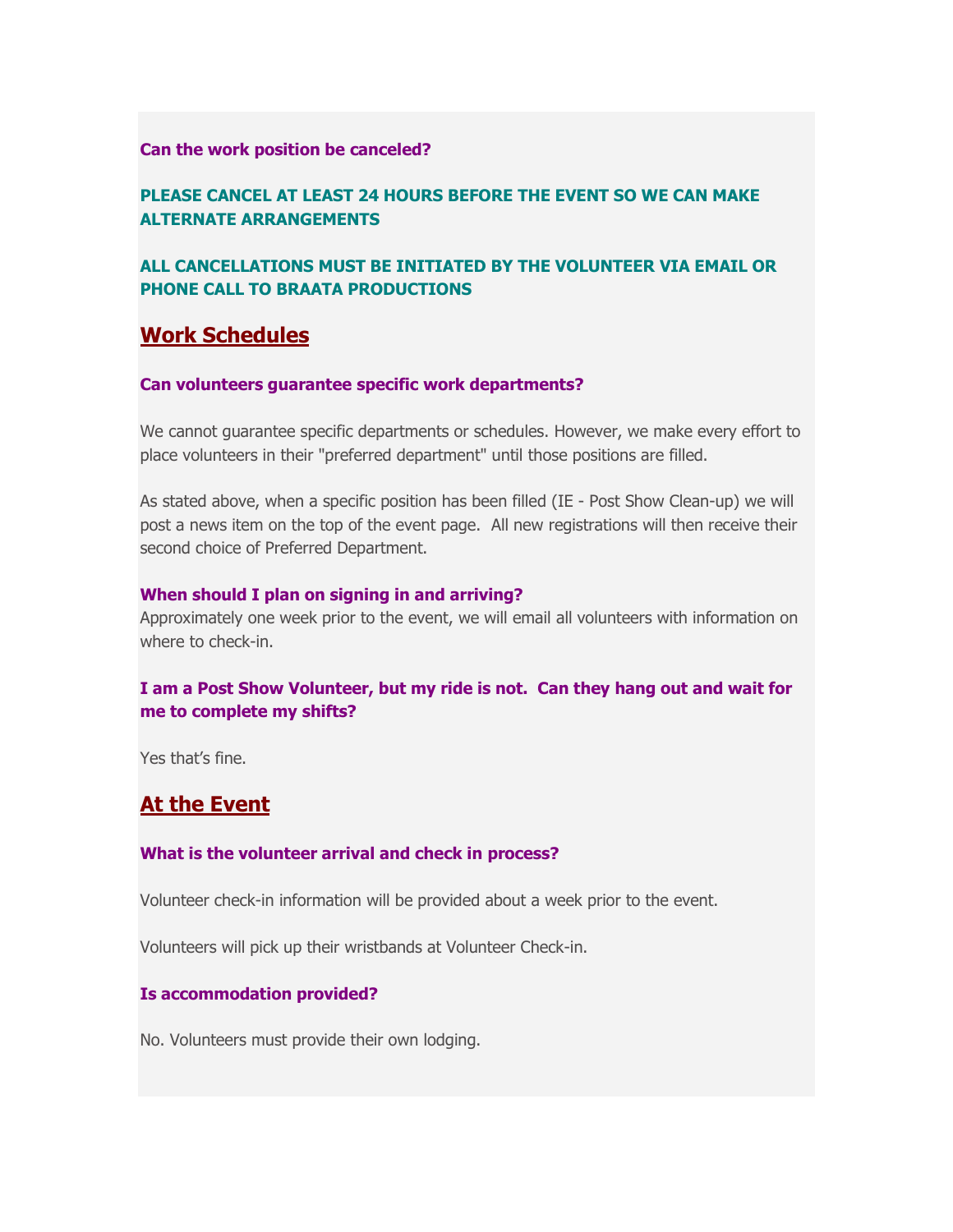#### **What is the Clock in/Clock Out Process?**

Volunteers are required to CLOCK-IN and CLOCK-OUT at the beginning and end of EACH shift with the Volunteer Coordinator

#### **What are the General Volunteer Responsibilities?**

• **Wear Closed-toed Shoes** such as tennis shoes or boots. 5-finger vibram shoes, keen type sandals and flippy floppy shoes are not accepted. If you arrive in these types of shoes you will not be checked in for your shift.

• **Clock in and Clock out Volunteer Coordinator.** It is absolutely and ultimately the responsibility of the volunteer to ensure they are properly credited for their shift.

**• Arrive at least 15 minutes early to Clock In.**

**• Wear Assigned Worker T-shirt While Working Only.** T-shirts indicate workers actively working, please reserve wearing worker T's during work shifts only (if provided).

**• Arrive Ready to Work and Represent the Event.** If a volunteer is SUSPECTED to be intoxicated in any way, the volunteer will be unable to work. Remember volunteers are directly representing the event - be happy, patient, and ready to make a difference! Bring ANYTHING that may be needed during the shift. Do be aware that you will be required to carry anything you bring - we will not have a place to store bags or backpacks.

#### **Is water or food provided while on shift?**

Water will be provided but volunteers should bring refillable water containers. No breaks for meals are provided during shift/s.

#### **What should volunteers bring to each shift?**

Bring water/refillable water container, a snack, a hat – and be sure to put on sunscreen! A rain jacket is a great idea. MUST wear tennis shoes or boots and their assigned worker Tshirt to work (if provided). Please come prepared to the shift as volunteers will not be able to leave their shift for items stated above.

## **I have one of those long handled pincers that I think will be great for this, can I bring it?**

We ask you leave all pincer tools, sticks, and litter pickers at home. Often times you will not be permitted to bring these into the event and even if you are allowed to bring it in, you will not be permitted to use it during your volunteer shift. We find these items to be more cumbersome than they are worth. We appreciate your cooperation on this matter.